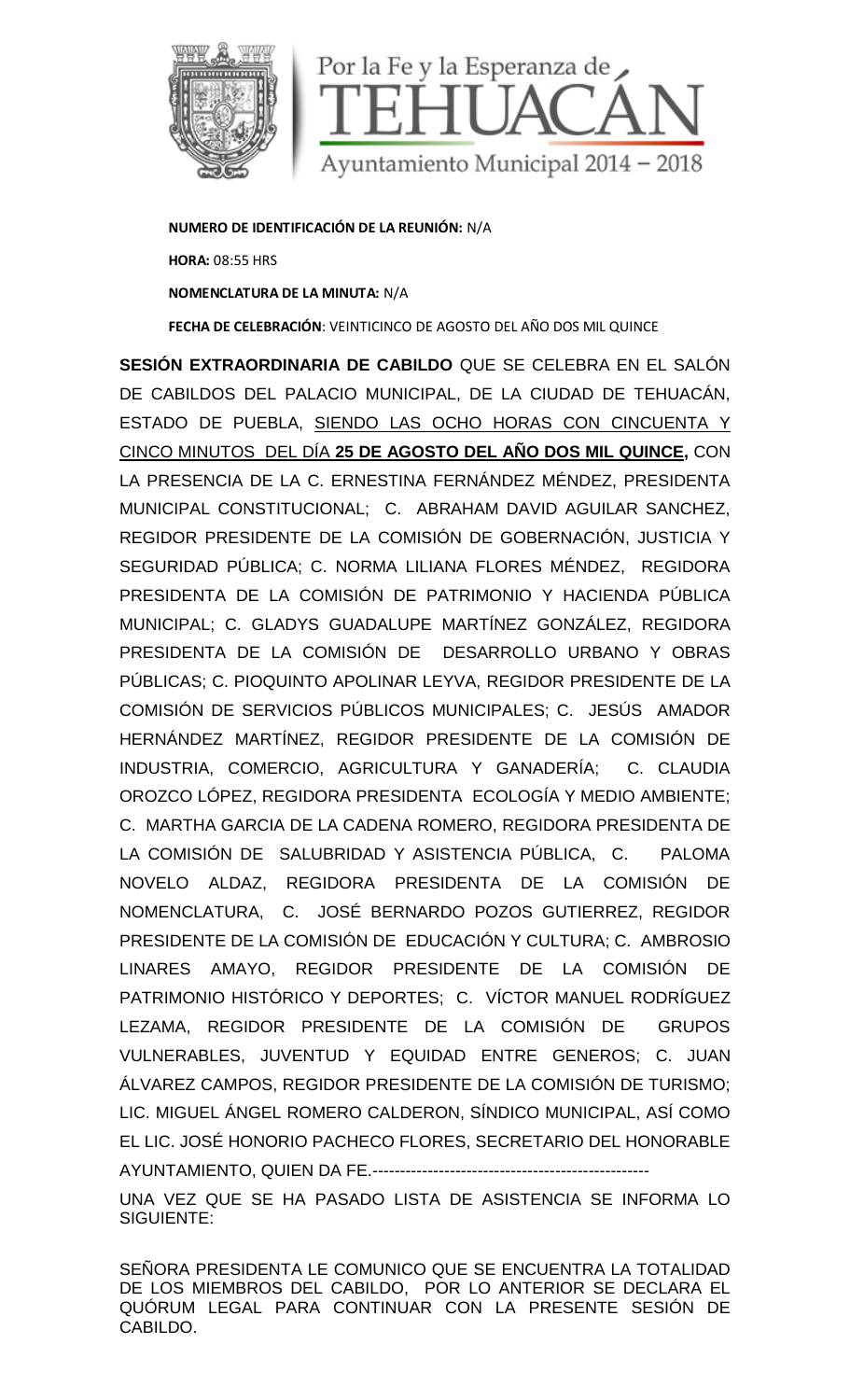EL LIC. JOSÉ HONORIO PACHECO FLORES, PROCEDE A DAR LECTURA AL ORDEN DEL DÍA, MISMA QUE CONTIENE LOS SIGUIENTES PUNTOS:

**1.- APERTURA DE LA SESIÓN 2.- LISTA DE ASISTENCIA 3.- DECLARATORIA DEL QUÓRUM 4.- LECTURA DEL ACTA ANTERIOR 5.- COMISIÓN DE EDUCACIÓN Y CULTURA.**

≻ ANÁLISIS, DISCUSIÓN Y EN SU CASO APROBACIÓN DEL DICTAMEN QUE VERSA SOBRE LA APROBACIÓN DE LA CELEBRACIÓN DEL FESTIVAL CULTURAL Y ÉTNICO DEL MOLE DE CADERAS DENOMINADO **"FESTIVAL ÉTNICO DE LA MATANZA".**

#### **6.- COMISIÓN DE PATRIMONIO HISTÓRICO Y DEPORTES.**

 ANÁLISIS, DISCUSIÓN Y EN SU CASO APROBACIÓN DEL DICTAMEN QUE VERSA SOBRE LA AUTORIZACIÓN DEL PRESUPUESTO PARA LA REALIZACIÓN DEL **MEDIO MARATON AJALPAN - TEHUACÁN EDICIÓN XL.**

### **CLAUSURA.**

**COMISIÓN DE EDUCACIÓN Y CULTURA.-** ANÁLISIS, DISCUSIÓN Y EN SU CASO APROBACIÓN DEL DICTAMEN QUE VERSA SOBRE LA APROBACIÓN DE LA CELEBRACIÓN DEL FESTIVAL CULTURAL Y ÉTNICO DEL MOLE DE CADERAS DENOMINADO **"FESTIVAL ÉTNICO DE LA MATANZA".**

SEÑOR REGIDOR TIENE USTED EL USO DE LA PALABRA.

EL REGIDOR JOSÉ BERNARDO POZOS GUTIÉRREZ, PROCEDE A DAR LECTURA AL DICTAMEN CORRESPONDIENTE, MISMO QUE A LA LETRA DICE:

### **"… HONORABLE AYUNTAMIENTO DE TEHUACAN, PUEBLA.**

LOS QUE SUSCRIBIMOS JOSÉ BERNARDO POZOS GUTIÉRREZ, PALOMA NOVELO ALDAZ, VÍCTOR MANUEL RODRÍGUEZ LEZAMA, AMBROSIO LINARES AMAYO, CLAUDIA OROZCO LÓPEZ Y MARTHA GARCÍA DE LA CADENA ROMERO, INTEGRANTES DE LA COMISIÓN DE CULTURA Y EDUCACIÓNDE ESTE HONORABLE AYUNTAMIENTO DE TEHUACÁN, POR EL PERIODO 2014 - 2018, EN EJERCICIO DE LAS FACULTADES QUE NOS CONFIEREN LOS ARTÍCULOS 90, 91 FRACCIONES III, XLVI, XLIX, LXI Y DEMÁS RELATIVOS Y APLICABLES DE LA LEY ORGÁNICA MUNICIPAL, SOMETEMOS A SU APROBACIÓN EL DICTAMEN QUE CONTIENE: EL ANÁLISIS, DISCUSIÓN Y EN SU CASO **APROBACIÓNDE LA CELEBRACIÓN DEL FESTIVAL CULTURAL Y ÉTNICO DEL MOLE DE CADERAS DENOMINADO "FESTIVAL ÉTNICO" LA MATANZA" CON BASE A LOS ARGUMENTOS CONTENIDOS EN EL PRESENTE DOCUMENTO**. ATENDIENDO LOS SIGUIENTES:

# **A N T E C E D E N T E S**

I.- QUE EN TÉRMINOS DE LO DISPUESTO POR EL ARTÍCULO 115 FRACCIONES I PRIMER PÁRRAFO, II Y IV DE LA CONSTITUCIÓN POLÍTICA DE LOS ESTADOS UNIDOS MEXICANOS, DETERMINA QUE CADA MUNICIPIO SERÁ GOBERNADO POR UN AYUNTAMIENTO DE ELECCIÓN POPULAR DIRECTA, INTEGRADO POR UN PRESIDENTE MUNICIPAL Y EL NÚMERO DE REGIDORES Y SÍNDICOS QUE LA LEY DETERMINE. LA COMPETENCIA QUE ESTA CONSTITUCIÓN OTORGA AL GOBIERNO MUNICIPAL SE EJERCERÁ POR EL AYUNTAMIENTO DE MANERA EXCLUSIVA Y NO HABRÁ AUTORIDAD INTERMEDIA ALGUNA ENTRE ÉSTE Y EL GOBIERNO DEL ESTADO, ASIMISMO ESTABLECE QUE LOS AYUNTAMIENTOS TENDRÁN FACULTADES PARA APROBAR, DE ACUERDO CON LAS LEYES EN MATERIA MUNICIPAL QUE DEBERÁN EXPEDIR LAS LEGISLATURAS DE LOS ESTADOS, LOS BANDOS DE POLICÍA Y GOBIERNO, LOS REGLAMENTOS, CIRCULARES Y DISPOSICIONES ADMINISTRATIVAS DE OBSERVANCIA GENERAL DENTRO DE SUS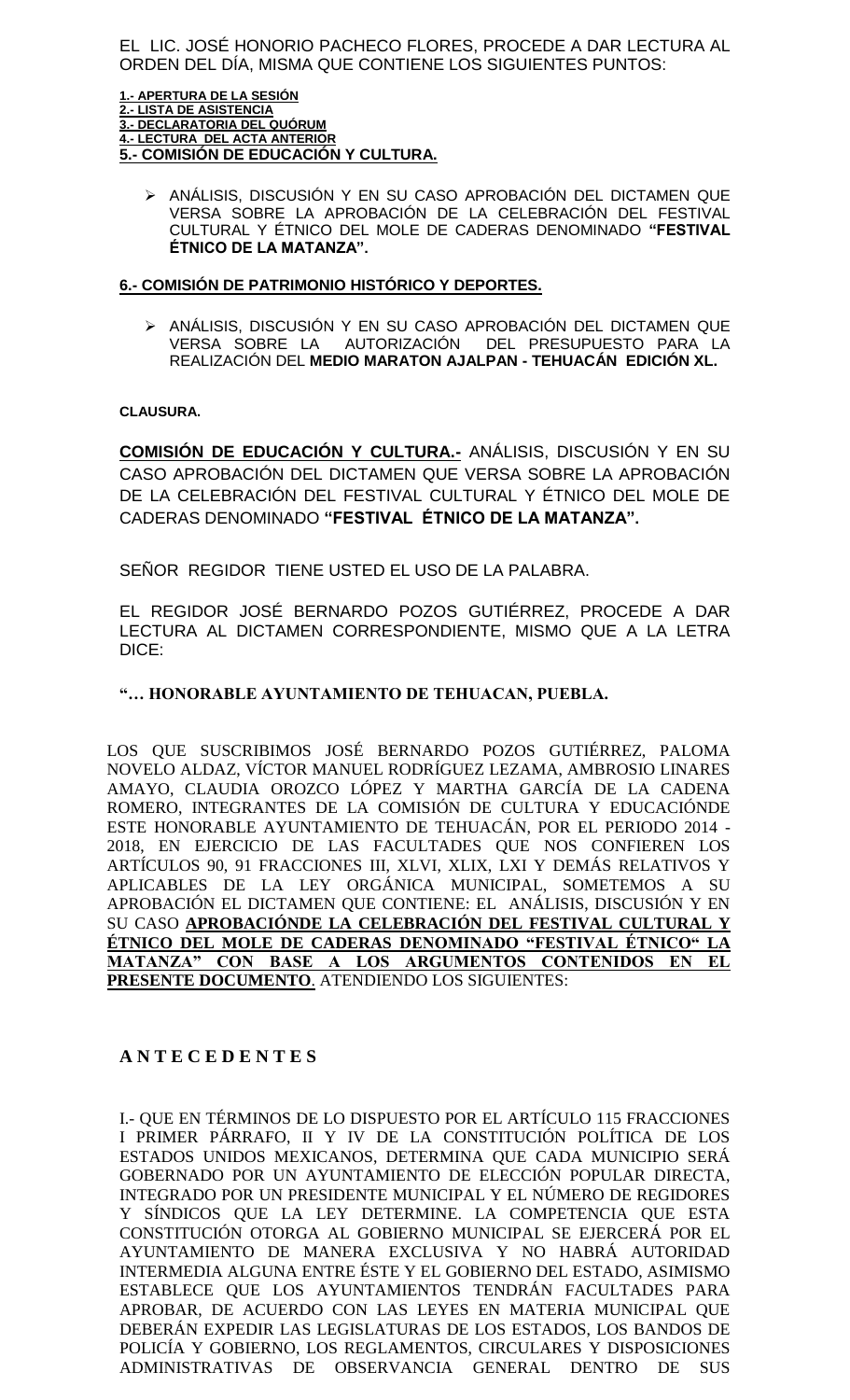RESPECTIVAS JURISDICCIONES, QUE ORGANICEN LA ADMINISTRACIÓN PÚBLICA MUNICIPAL, REGULEN LAS MATERIAS, PROCEDIMIENTOS, FUNCIONES Y SERVICIOS PÚBLICOS DE SU COMPETENCIA Y ASEGUREN LA PARTICIPACIÓN CIUDADANA Y VECINAL; EL OBJETO DE LAS LEYES A QUE SE REFIERE EL PÁRRAFO ANTERIOR SERÁ ESTABLECER: A) LAS BASES GENERALES DE LA ADMINISTRACIÓN PÚBLICA MUNICIPAL Y DEL PROCEDIMIENTO ADMINISTRATIVO, INCLUYENDO LOS MEDIOS DE IMPUGNACIÓN Y LOS ÓRGANOS PARA DIRIMIR LAS CONTROVERSIAS ENTRE DICHA ADMINISTRACIÓN Y LOS PARTICULARES, CON SUJECIÓN A LOS PRINCIPIOS DE IGUALDAD, PUBLICIDAD, AUDIENCIA Y LEGALIDAD;

II.- QUE LA CONSTITUCIÓN ESTABLECE TAMBIÉN EN SU ARTÍCULO 115 FRACCIÓN IV. LOS MUNICIPIOS ADMINISTRARÁN LIBREMENTE SU HACIENDA, LA CUAL SE FORMARÁ DE LOS RENDIMIENTOS DE LOS BIENES QUE LES PERTENEZCAN, ASÍ COMO DE LAS CONTRIBUCIONES Y OTROS INGRESOS QUE LAS LEGISLATURAS ESTABLEZCAN A SU FAVOR, Y EN TODO CASO:C) LOS INGRESOS DERIVADOS DE LA PRESTACIÓN DE SERVICIOS PÚBLICOS A SU CARGO. CUARTO PÁRRAFO QUE DICE:LOS RECURSOS QUE INTEGRAN LA HACIENDA MUNICIPAL SERÁN EJERCIDOS EN FORMA DIRECTA POR LOS AYUNTAMIENTOS, O BIEN, POR QUIEN ELLOS AUTORICEN, CONFORME A LA LEY; QUE LA MISMA DISPOSICIÓN FUNDAMENTAL ESTABLECE EN SU ARTÍCULO 4O. PÁRRAFO ONCEAVO: *TODA PERSONA TIENE DERECHO AL ACCESO A LA CULTURA Y AL DISFRUTE DE LOS BIENES Y SERVICIOS QUE PRESTA EL ESTADO EN LA MATERIA, ASÍ COMO EL EJERCICIO DE SUS DERECHOS CULTURALES. EL ESTADO PROMOVERÁ LOS MEDIOS PARA LA DIFUSIÓN Y DESARROLLO DE LA CULTURA, ATENDIENDO A LA DIVERSIDAD CULTURAL EN TODAS SUS MANIFESTACIONES Y EXPRESIONES CON PLENO RESPETO A LA LIBERTAD CREATIVA. LA LEY ESTABLECERÁ LOS MECANISMOS PARA EL ACCESO Y PARTICIPACIÓN A CUALQUIER MANIFESTACIÓN CULTURAL*.

III.- QUE LA FRACCIÓN III DEL ARTÍCULO 105 DE LA CONSTITUCIÓN POLÍTICA DEL ESTADO LIBRE Y SOBERANO DE PUEBLA QUE MENCIONA: III.- LOS AYUNTAMIENTOS TENDRÁN FACULTADES PARA EXPEDIR DE ACUERDO CON LAS LEYES EN MATERIA MUNICIPAL QUE EMITA EL CONGRESO DEL ESTADO, LOS BANDOS DE POLICÍA Y GOBIERNO, LOS REGLAMENTOS, CIRCULARES Y DISPOSICIONES ADMINISTRATIVAS DE OBSERVANCIA GENERAL DENTRO DE SUS RESPECTIVAS JURISDICCIONES, QUE ORGANICEN LA ADMINISTRACIÓN PÚBLICA MUNICIPAL, REGULEN LAS MATERIAS, PROCEDIMIENTOS, FUNCIONES Y SERVICIOS PÚBLICOS DE SU COMPETENCIA Y ASEGUREN LA PARTICIPACIÓN CIUDADANA Y VECINAL.

IV.- QUE LA CULTURA: ES PRODUCTO DE LA ACTIVIDAD HUMANA QUE FAVORECE EL DESARROLLO DE LA IDENTIDAD DE LAS PERSONAS CON SU LUGAR DE ORIGEN Y SU ENTORNO, QUE ADEMÁS SE RESALTA EL TÉRMINO TRADICIÓN ENTENDIDA POR ESTA COMO CADA UNO DE AQUELLOS ACUERDOS QUE UNA [COMUNIDAD](http://es.wikipedia.org/wiki/Comunidad) CONSIDERA DIGNOS DE CONSTITUIRSE COMO UNA PARTE INTEGRAL DE SUS [USOS Y COSTUMBRES.](http://es.wikipedia.org/wiki/Usos_y_costumbres) LA TRADICIÓN SUELE VERSAR GENÉRICAMENTE SOBRE EL [CONOCIMIENTO](http://es.wikipedia.org/wiki/Conocimiento) Y TAMBIÉN SOBRE PRINCIPIOS O FUNDAMENTOS SOCIO-CULTURALES SELECTOS, QUE POR CONSIDERARLOS ESPECIALMENTE VALIOSOS O ACERTADOS SE PRETENDE SE EXTIENDAN AL COMÚN, ASÍ UNAS [GENERACIONES](http://es.wikipedia.org/wiki/Generaciones) LOS TRANSMITIRÁN A LAS SIGUIENTES A FIN DE QUE SE CONSERVEN Y PERDUREN, SE CONSOLIDEN. EL [CAMBIO SOCIAL](http://es.wikipedia.org/wiki/Cambio_social) ALTERA EL CONJUNTO DE ELEMENTOS QUE FORMAN PARTE DE LA TRADICIÓN. TAMBIÉN SE EMPLEA LA LOCUCIÓN TRADICIÓN POPULAR PARA ALUDIR A LOS [VALORES,](http://es.wikipedia.org/wiki/Valor_(axiolog%C3%ADa)) [CREENCIAS,](http://es.wikipedia.org/wiki/Creencia) [COSTUMBRES](http://es.wikipedia.org/wiki/Costumbres) Y FORMAS DE EXPRESIÓN ARTÍSTICA CARACTERÍSTICOS DE UNA COMUNIDAD, EN ESPECIAL A AQUELLOS QUE SE TRANSMITEN POR VÍA ORAL. LO TRADICIONAL COINCIDE ASÍ, EN GRAN MEDIDA, CON LA [CULTURA](http://es.wikipedia.org/wiki/Cultura) Y EL [FOLKLORE](http://es.wikipedia.org/wiki/Folclore) O LA SABIDURÍA POPULAR.

V.- QUE LA CELEBRACIÓN DEL FESTIVAL ÉTNICO Y CULTURAL DEL MOLE DE CADERAS ES UNA TRADICIÓN QUE SE HA CONSERVADO EN EL MUNICIPIO DE TEHUACÁN, MISMO QUE HA SERVIDO PARA QUE SE MANTENGAN VIVAS LAS EXPRESIONES CULTURALES Y EL HERMANAMIENTO ENTRE LAS REGIONES QUE TAMBIÉN COMPARTEN ESTA TRADICIÓN, ASIMISMO ES NECESARIO HACER NOTAR QUE TEHUACÁN, CUENTA CON RECONOCIMIENTO A NIVEL NACIONAL E INTERNACIONAL POR LA CELEBRACIÓN DE LA TEMPORADA DE MATANZA TAMBIÉN CONOCIDA COMO LA TEMPORADA DEL MOLE DE CADERAS.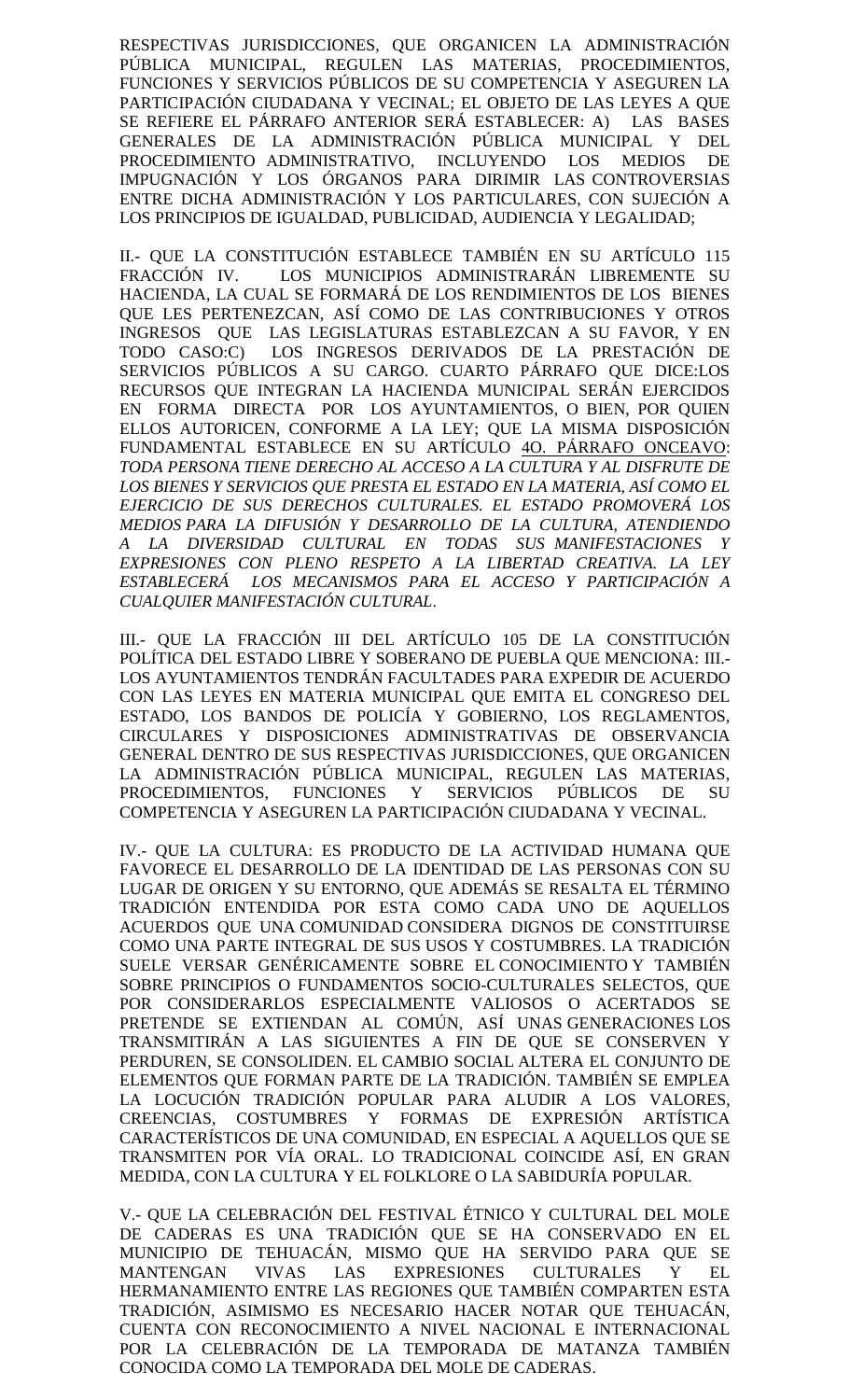*VI.- QUE EN EL CASO DE NUESTRO MUNICIPIO EL FESTIVAL ÉTNICO "LA MATANZA" ES TRADICIÓN Y ADEMÁS UNA MANIFESTACIÓN CULTURAL QUE PRESERVA NUESTRAS ACTIVIDADES COMO PUEBLO POR LO QUE EL FESTEJO DE LA TEMPORADA DE MATANZA, DEBE CONSERVARSE, DEBIDO A QUE ES PATRIMONIO CULTURAL DEL ESTADO DE PUEBLA.*

#### **C O N S I D E R A N D O**

I. QUE EL PÁRRAFO PRIMERO DE LA FRACCIÓN II DEL ARTÍCULO 115 DE LA CONSTITUCIÓN POLÍTICA DE LOS ESTADOS UNIDOS MEXICANOS, DETERMINA QUE LOS AYUNTAMIENTOS TENDRÁN FACULTADES PARA APROBAR, DE ACUERDO CON LAS LEYES EN MATERIA MUNICIPAL QUE DEBERÁN EXPEDIR LAS LEGISLATURAS DE LOS ESTADOS, LOS BANDOS DE POLICÍA Y GOBIERNO, LOS REGLAMENTOS, CIRCULARES Y DISPOSICIONES ADMINISTRATIVAS DE OBSERVANCIA GENERAL DENTRO DE SUS RESPECTIVAS JURISDICCIONES, QUE ORGANICEN LA ADMINISTRACIÓN PÚBLICA MUNICIPAL, REGULEN LAS MATERIAS, PROCEDIMIENTOS, FUNCIONES Y SERVICIOS PÚBLICOS DE SU COMPETENCIA Y ASEGUREN LA PARTICIPACIÓN CIUDADANA Y VECINAL; MISMA DISPOSICIÓN QUE ES TRASLADADA A LA FRACCIÓN III DEL ARTÍCULO 105 DE LA CONSTITUCIÓN POLÍTICA DEL ESTADO LIBRE Y SOBERANO DE PUEBLA;

II. QUE EL ARTÍCULO 78 DE LA LEY ORGÁNICA MUNICIPAL DENTRO DE LAS ATRIBUCIONES DE LOS AYUNTAMIENTOS DETERMINA EN SUS FRACCIONES XVII. FOMENTAR LAS ACTIVIDADES DEPORTIVAS, CULTURALES Y EDUCATIVAS, ESTANDO OBLIGADOS A SEGUIR LOS PROGRAMAS QUE EN ESTA MATERIA ESTABLEZCAN LAS AUTORIDADES COMPETENTES; XVIII. PROMOVER CUANTO ESTIME CONVENIENTE PARA EL PROGRESO ECONÓMICO, SOCIAL Y CULTURAL DEL MUNICIPIO Y ACORDAR LA REALIZACIÓN DE LAS OBRAS PÚBLICAS QUE FUEREN NECESARIAS; LXVI. LAS DEMÁS QUE LE CONFIERAN LAS LEYES Y ORDENAMIENTOS VIGENTES EN EL MUNICIPIO.

III. QUE EL ARTÍCULO 92 DE LA MISMA LEY ARRIBA INVOCADA ESTIPULA EN SUS FRACCIONES III, IV Y V QUE SON FACULTADES Y OBLIGACIONES DE LOS REGIDORES EL EJERCER LAS FACULTADES DE DELIBERACIÓN Y DECISIÓN DE LOS ASUNTOS QUE LE COMPETEN AL AYUNTAMIENTO, FORMAR PARTE DE LAS COMISIONES PARA LAS QUE FUEREN DESIGNADOS POR ESTE Y DICTAMINAR E INFORMAR SOBRE LOS ASUNTOS QUE SE LES ENCOMIENDE;

IV. QUE LA LEY ORGÁNICA MUNICIPAL ESTABLECE EN SU ARTÍCULO 150 FRACCIÓN XII. CONSERVACIÓN Y PROMOCIÓN DE LA IDENTIDAD Y CULTURA DE LOS PUEBLOS Y POBLACIONES INDÍGENAS.

V. QUE LA LEY DE CULTURA DEL ESTADO DE PUEBLA ESTABLECE EN SU ARTÍCULO 1° EN SUS FRACCIONESI, III, Y IV; RECONOCER EL DERECHO DE TODO HABITANTE DE LA ENTIDAD A LA VALORACIÓN DE SUS MANIFESTACIONES CULTURALES Y A LA CREACIÓN, ASÍ COMO A LA PARTICIPACIÓN Y DISFRUTE DE LA VIDA CULTURAL; REGULAR LAS ACCIONES DE LAS AUTORIDADES ESTATALES Y MUNICIPALES QUE TIENDAN A FACILITAR, Y EN SU CASO A GARANTIZAR, EL DISFRUTE, PRESERVACIÓN, PROMOCIÓN, DIFUSIÓN Y RECREACIÓN DE LA CULTURA EN SUS MANIFESTACIONES ARTÍSTICAS, ARTESANALES, COSTUMBRES Y TRADICIONES POPULARES; Y PROMOVER LA PARTICIPACIÓN DE LOS INDIVIDUOS, GRUPOS Y ORGANIZACIONES PRIVADAS EN LA PRESERVACIÓN, PROMOCIÓN, FOMENTO, DIFUSIÓN E INVESTIGACIÓN DE LA CULTURA, ASÍ COMO EN APOYO A LA PRODUCCIÓN, FINANCIAMIENTO Y DISTRIBUCIÓN DE BIENES CULTURALES O A LA PRESTACIÓN DE SERVICIOS RELACIONADOS.QUE ADEMÁS ESTABLECE COMO AUTORIDADES COMPETENTES PARA LA APLICACIÓN DE LA LEY EN SU ARTÍCULO 4º. SON AUTORIDADES COMPETENTES PARA APLICAR LA PRESENTE LEY: EN SU FRACCIÓN **III**.- LOS AYUNTAMIENTOS Y EN SU FRACCIÓN IV.- LOS ORGANISMOS ESTATALES Y MUNICIPALES CUYA NATURALEZA SEA EMINENTEMENTE CULTURAL.

VI.- QUE LA MISMA LEY DE CULTURA DEL ESTADO DE PUEBLA ESTABLECE EN SUS ARTÍCULOS 6 Y 9 FRACCIONES II Y VIII: LA PROMOCIÓN Y FOMENTO DE LA CULTURA SERÁN DEMOCRÁTICOS, POPULARES Y PLURALES Y LA ACTUACIÓN DE LAS AUTORIDADES ESTATALES Y MUNICIPALES COMPETENTES, SE REGIRÁ CON SUJECIÓN A DICHOS PRINCIPIOS. YSIN PERJUICIO DE LO ESTABLECIDO EN LA LEY ORGÁNICA MUNICIPAL, ES OBLIGACIÓN DE LOS AYUNTAMIENTOS A TRAVÉS DE SUS PRESIDENTES MUNICIPALES: PRESERVAR EL PATRIMONIO CULTURAL, ASÍ COMO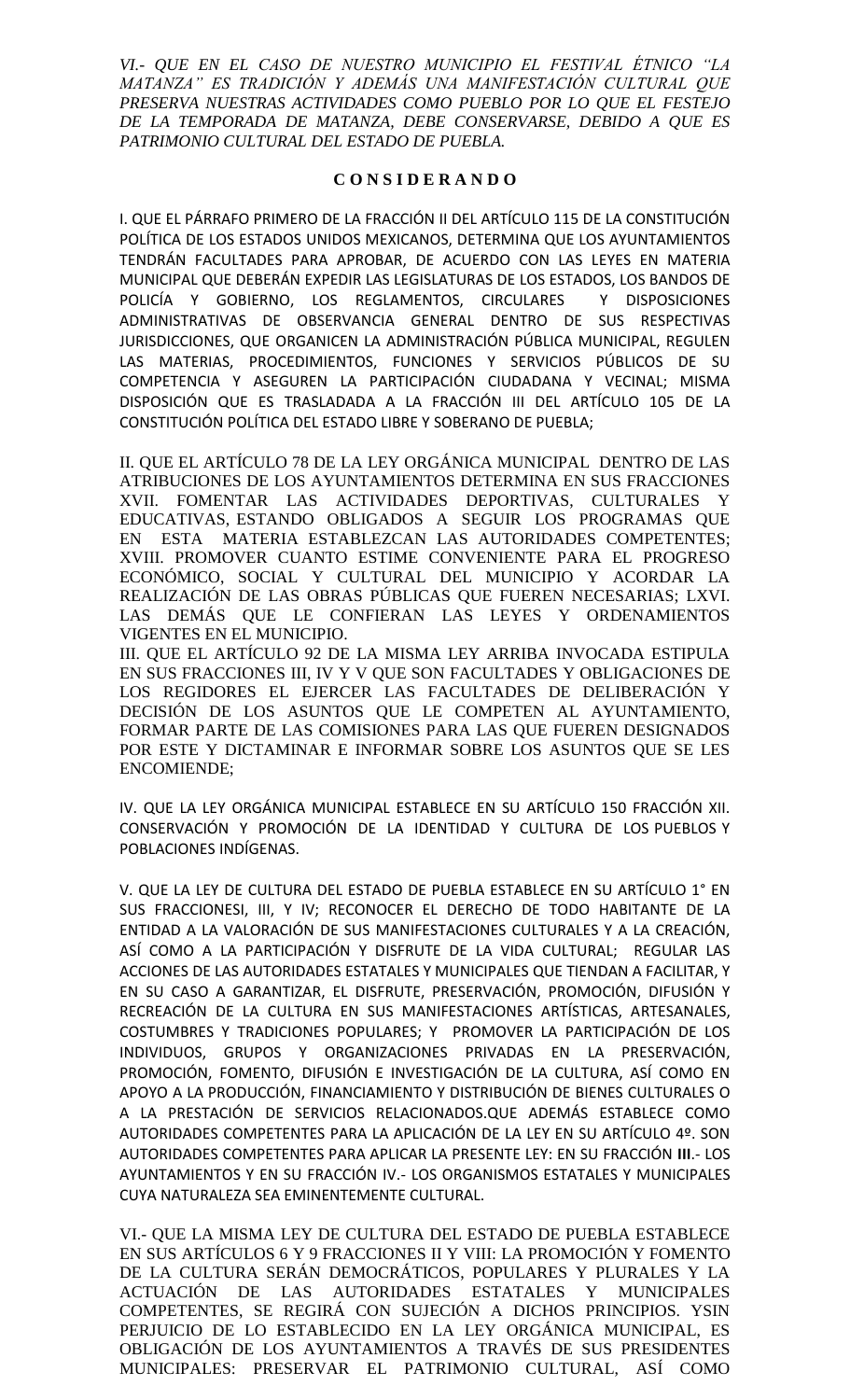FOMENTAR E IMPULSAR LAS MANIFESTACIONES Y ACTIVIDADES ARTÍSTICAS Y CULTURALES PROPIAS DEL MUNICIPIO, SUS FERIAS, TRADICIONES, REALIZANDO EL CENSO CULTURAL DE LOS MISMOS; PROMOVER Y ORGANIZAR, DIRECTA O COORDINADAMENTE CON LAS DEPENDENCIAS O ENTIDADES COMPETENTES E INSTANCIAS PRIVADAS O SOCIALES, LA REALIZACIÓN DE EXPOSICIONES, FERIAS, FESTIVALES, CERTÁMENES, CURSOS Y REPRESENTACIONES DE CARÁCTER CULTURAL Y ARTÍSTICO, QUE FOMENTEN EL DESARROLLO DE LAS MANIFESTACIONES ARTÍSTICAS EN TODAS SUS DISCIPLINAS;

*VII. QUE EL DECRETO QUE DECLARA AL FESTIVAL ÉTNICO ''LA MATANZA'', PATRIMONIO CULTURAL DEL ESTADO DE PUEBLA ESTABLECE EN SUS ARTÍCULOS: 1. SE DECLARA AL FESTIVAL ÉTNICO: ''LA MATANZA'' QUE SE CELEBRA EN EL VALLE DE TEHUACÁN, COMO ''PATRIMONIO CULTURAL DEL ESTADO DE PUEBLA'', POR EL VALOR CULTURAL, TRADICIONAL Y ANCESTRAL QUE REPRESENTA PARA NUESTRA ENTIDAD. ASIMISMO EN SU ARTÍCULO 2 ESTA CELEBRACIÓN SE LLEVARÁ A CABO DURANTE LA SEGUNDA QUINCENA DEL MES DE OCTUBRE DE CADA AÑO, TENIENDO COMO OBJETIVO LA RENOVACIÓN ANUAL DE LAS TRADICIONES Y COSTUMBRES, ASÍ COMO SU PRESERVACIÓN EN EL TIEMPO EN LAS REGIONES Y COMUNIDADES PARTICIPANTES EN EL MISMO.*

*VIII. QUE DE LA MISMA FORMA EL DECRETO QUE DECLARA AL FESTIVAL ÉTNICO ''LA MATANZA'', PATRIMONIO CULTURAL DEL ESTADO DE PUEBLA, ESTABLECE EN SUS ARTÍCULOS: 5.- AL FESTIVAL ÉTNICO: ''LA MATANZA'' PODRÁN INTEGRASE (SIC) NUEVOS GRUPOS ÉTNICOS Y SOCIALES, CUYA PARTICIPACIÓN ESTARÁ SUPEDITADA A LA CONSERVACIÓN DE LAS COSTUMBRES, TRADICIONES Y CULTURA DE LOS PUEBLOS QUE CONFORMAN EL EVENTO; LO CUAL ESTARÁ VIGILADO POR LAS AUTORIDADES CORRESPONDIENTES PARA SU DEBIDO CUMPLIMIENTO. ARTÍCULO 6 EN EL VALLE DE TEHUACÁN, PODRÁN REALIZARSE A LA PAR DE ESTA CELEBRACIÓN, EVENTOS PREVIOS Y POSTERIORES QUE TENGAN CARÁCTER REPRESENTATIVO DE ESTA FIESTA CULTURAL.*

IX.- POR TANTO ES NECESARIO QUE ESTE HONORABLE AYUNTAMIENTO PREVEA LAS ACCIONES NECESARIAS Y SE INSTRUYA A QUIEN CORRESPONDA PARA QUE LAS DIRECCIONES Y DEPARTAMENTOS ENCARGADOS DEL FUNCIONAMIENTO OPERATIVO DEL MUNICIPIO REALICEN LAS ACCIONES NECESARIAS QUE DENTRO DE SU COMPETENCIA DEN CUMPLIMIENTO A SUS ACTIVIDADES COMO SON LA ELABORACIÓN DE LA PROPUESTA DE CARTELERA, LA ELABORACIÓN DE PRESUPUESTO, LA PROMOCIÓN Y DIFUSIÓN, LA ESTRUCTURA LOGÍSTICA, Y DEMÁS ACTIVIDADES RELATIVAS PARA QUE SE REALICE EL FESTIVAL CONSIDERANDO ADEMÁS QUE LA CULTURA NO DEBE CONSIDERARSE UN GASTO DEBIDO A QUE EL CRECIMIENTO DE UNA COMUNIDAD EN EL ASPECTO ESPIRITUAL SIEMPRE VA A SER UNA INVERSIÓN YA QUE LA PRESERVACIÓN DE LA CULTURA Y EL ARTE SON ALIMENTO DEL ESPÍRITU Y LAS MANIFESTACIONES CULTURALES COADYUVAN A QUE UNA COMUNIDAD EN EL FOMENTO DE LAS ACTIVIDADESS CULTURALES Y ARTÍSTICAS TENGA DESARROLLO PLENO.

X. QUE TAL COMO QUEDÓ EXPUESTO EN LOS ANTECEDENTES II, III, IV, V Y VI DEL PRESENTE DOCUMENTO EN RELACIÓN A LOS CONSIDERANDOS I, II, III, IV, V, VI, VII, VIII, IX DEL PRESENTE DICTAMEN, ES OPORTUNO TOMAR EN CONSIDERACIÓN QUE SE PUEDEN REALIZAR EVENTOS QUE DEN REALCE A LA CIUDAD DE TEHUACÁN COMO UN MUNICIPIO QUE PRESERVA LAS TRADICIONES Y QUE GARANTIZA LA CULTURA Y SUS DIVERSAS MANIFESTACIONES A TRAVÉS DE LA REALIZACIÓN DE EVENTOS QUE DEN CUMPLIMIENTO A LAS ACTIVIDADES DE RECREACIÓN, DESARROLLO COMUNITARIO Y RENOMBRE ADEMÁS DE ATRAER LA VISITA DE PERSONAS A NUESTRA CIUDAD Y QUE NO SE DEBEN PASAR POR ALTO, POR LO TANTO SOMETEMOS A SU CONSIDERACIÓN.

POR LO ANTERIORMENTE EXPUESTO Y FUNDADO EN LOS CONSIDERANDOS QUE ANTECEDEN, Y EN USO DE LAS FACULTADES CONFERIDAS SE PROPONE A CONSIDERACIÓN DE ESTE HONORABLE CUERPO COLEGIADO EL SIGUIENTE: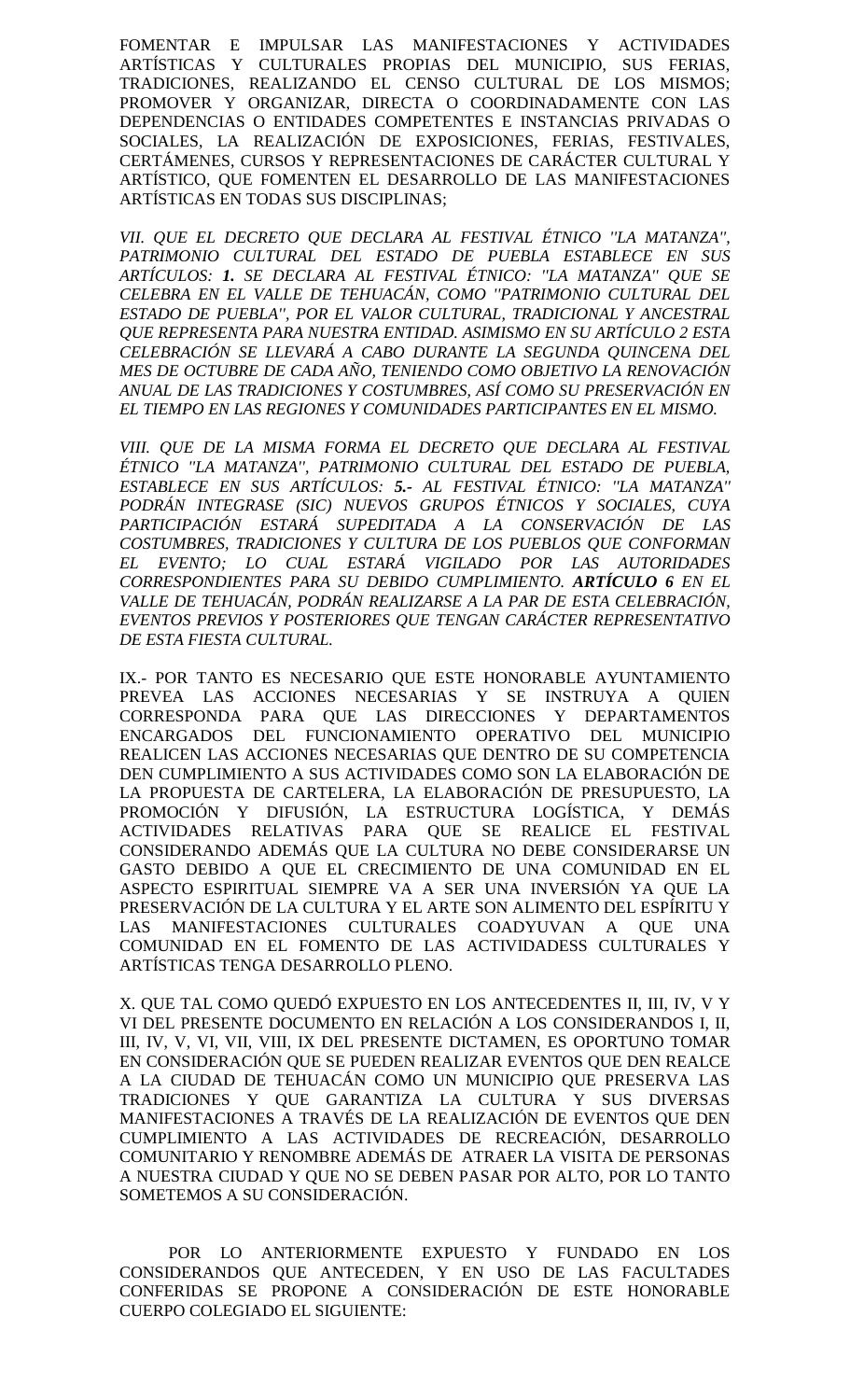### D I C T A M E N

**ÚNICO: APROBACIÓN DE LA CELEBRACIÓN DEL FESTIVAL CULTURAL Y ÉTNICO DEL MOLE DE CADERAS DENOMINADO "FESTIVAL ÉTNICO "LA MATANZA" CON BASE A LOS ARGUMENTOS CONTENIDOS EN EL PRESENTE DOCUMENTO**.**SEGÚN LA RELACION CONTENIDA EN EL CONSIDERANDO NÚMERO IX DEL PRESENTE DICTAMEN.-** ATENTAMENTE.- COMISIÓN DE CULTURA Y EDUCACIÓN.- TEHUACAN, PUEBLA, A 19 DE AGOSTO DEL 2015.- **JOSÉ BERNARDO POZOS GUTIÉRREZ.- PRESIDENTE DE LA COMISIÓN.- MARTHA GARCÍA DE LA CADENA ROMERO.- MIEMBRO DE LA COMISIÓN.- VÍCTOR MANUEL RODRÍGUEZ LEZAMA.- MIEMBRO DE LA COMISIÓN.- AMBROSIO LINARES AMAYO.- MIEMBRO DE LA COMISIÓN.- PALOMA NOVELO ALDAZ.- MIEMBRO DE LA COMISIÓN.- CLAUDIA OROZCO LÓPEZ.- MIEMBRO DE LA COMISIÓN.- FIRMAS ILEGIBLES".**

DESPUES DE LA LECTURA DEL DICTAMEN, SURGEN LOS SIGUIENTES COMENTARIOS:

REGIDOR JOSE BERNARDO POZOS GUTIÉRREZ, COMENTA QUE EN ESTA OCASIÓN CONACULTA NO APORTARÁ NADA.

REGIDORA PALOMA NOVELO ALDAZ: SOLO COMENTA QUE NO VOTO A FAVOR PORQUE NO LE QUEDA CLARO CUÁNTO SE VA A GASTAR Y EL NO TENER CLARO EL PANORAMA ELLA NO LO APRUEBA.

EL LIC. MIGUEL ÁNGEL ROMERO CALDERON: FELICITA AL REGIDOR Y A LOS INTEGRANTES, YA QUE LA CULTURA ES MUY IMPORTANTE, Y NO ES NECESARIO TANTO GASTO SOLO HACER UN BUEN PAPEL Y DEJAR ALGO BUENO PARA TEHUACÁN.

REGIDOR VÍCTOR MANUEL RODRÍGUEZ LEZAMA: HAY UN PROCEDIMIENTO PARA PODER APROBAR EL DICTAMEN, Y UNO DE LOS ASPECTOS QUE NO NOS CORRESPONDE ES EL PRESUPUESTO, LA COTIZACIÓN, YA QUE POR LAS MANOS DE LOS REGIDORES NO PASA DINERO, YA QUE POR ESA RAZÓN HAY DEPARTAMENTOS QUE SE ENCARGAN DE ESAS COTIZACIONES.

REGIDORA MARTHA GARCÍA DE LA CADENA ROMERO, COMENTA: TAL VEZ SE ESTÁN CONFUNDIENDO, ESTE DICTAMEN ES SOLO PARA QUE EL FESTIVAL SE REALICE DEL 15 DE OCTUBRE AL 15 DE NOVIEMBRE, LO DEMÁS VIENEN DESPUÉS.

REGIDORA PALOMA NOVELO ALDAZ: TIENE QUE HABER UNA COTIZACIÓN Y TENEMOS QUE SABER LOS COSTOS, PARA PODER EMITIR UN VOTO YA QUE LA CIUDADANÍA TIENE QUE SABER CUÁNTO ES EL COSTO PARA SER MÁS FORMAL.

REGIDOR JOSÉ BERNARDO POZOS GUTIÉRREZ, MENCIONA: CON TODO RESPETO, SIEMPRE SE HAN DADO LAS CUENTAS DE LOS GASTOS QUE SE HAN HECHO Y LA REGIDORA NORMA LILIANA LO SABE, ES IMPORTANTE QUE EL AYUNTAMIENTO DÉ SEGUIMIENTO A LO QUE SIEMPRE SE HA HECHO, APLAUDE POR PARTE DE LA SRA. PRESIDENTA, SU PREOCUPACIÓN DE NO DEJAR CON DEUDAS A ESTE MUNICIPIO Y NO ES GASTAR POR GASTAR O QUEDAR BIEN, SE TRATA DEGASTAR RACIONALMENTE.

REGIDOR ABRAHAM DAVID AGUILAR SÁNCHEZ: FELICITA AL REGIDOR POZOS Y SU COMISIÓN PORQUE LOS HAN VISTO EN EL ÁREA DE COMPRAS A UNAS HORAS YA MUY TARDE, CHECANDO LOS ASUNTOS, TAL VEZ ESO NO LO SABE LA REGIDORA PALOMA, PERO POR ESO SE ESTÁ LLEVANDO UN ORDEN, Y APLAUDE LA SITUACIÓN YA QUE SE CULPA A LA CABEZA CUANDO EL PROBLEMA VIENE DESDE EL FONDO, Y SI SE TIENE LA CONCIENCIA PARA SABER CUÁNTO SE VA A GASTAR, APLAUDE EL ORDEN QUE SE ESTÁ LLEVANDO, SOLO ES UN PROYECTO QUE TIENE QUE IR PASO A PASO.

EL LIC. MIGUEL ÁNGEL ROMERO CALDERON: SOLO FELICITA AL REGIDOR POZOS, CREO QUE LO QUE SE DIJO ES LO QUE TENÍA QUE DECIR.

REGIDOR JESÚS AMADOR HERNÁNDEZ MARTÍNEZ: SOLO FELICITA, SIEMPRE VIENDO POR TEHUACÁN, YA QUE HAY DE TODO UN POCO E EL PROYECTO.

SEÑORA PRESIDENTA, REGIDORES Y SINDICO MUNICIPAL, EN VOTACIÓN SE LES CONSULTA SI SE APRUEBA LA PROPUESTA PRESENTADA EN CUESTIÓN, LOS QUE ESTÉN POR LA AFIRMATIVA SÍRVANSE MANIFESTARLO LEVANTANDO LA MANO.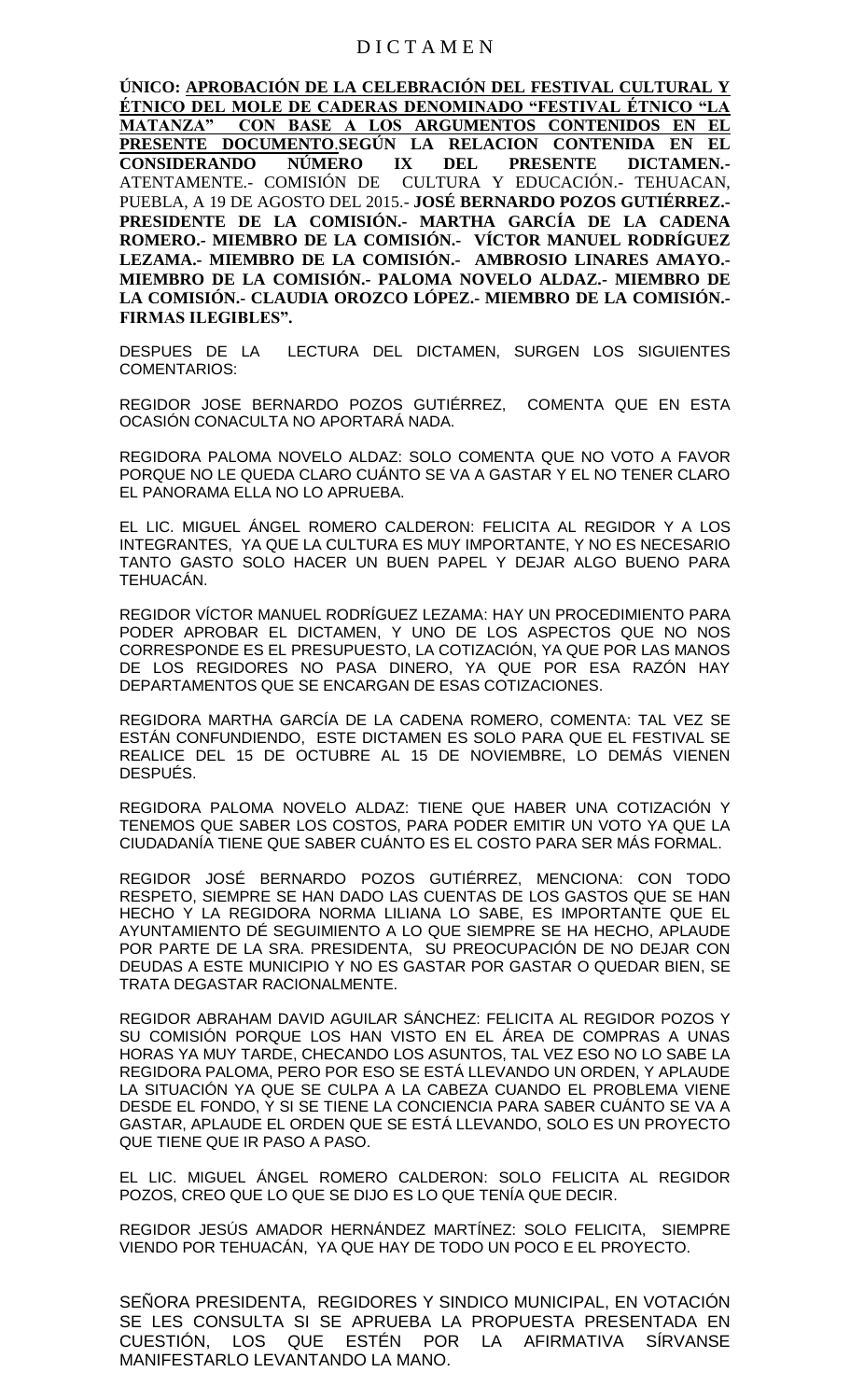HABIÉNDOSE ANALIZADO AMPLIAMENTE EL CONTENIDO DEL DICTAMEN DE REFERENCIA, POR MAYORÍA CON 13 VOTOS A FAVOR Y 1 VOTO EN CONTRA POR PARTE DE LA REGIDORA PALOMA NOVELO ALDAZ, INTEGRANTES DEL HONORABLE CABILDO, SE DETERMINA EL SIGUIENTE: **A C U E R D O**

### **PRIMERO.- SE APRUEBA LA CELEBRACIÓN DEL FESTIVAL CULTURAL Y ÉTNICO DEL MOLE DE CADERAS DENOMINADO "FESTIVAL ÉTNICO "LA MATANZA" CON BASE A LOS ARGUMENTOS CONTENIDOS EN EL PRESENTE DOCUMENTO,**

**SEGUNDO.-** SE INSTRUYE A LAS DIRECCIONES Y DEPARTAMENTOS ENCARGADOS DEL FUNCIONAMIENTO OPERATIVO DEL MUNICIPIO REALICEN LAS ACCIONES NECESARIAS QUE DENTRO DE SU COMPETENCIA DEN CUMPLIMIENTO A SUS ACTIVIDADES COMO SON LA ELABORACIÓN DE LA PROPUESTA DE CARTELERA, LA ELABORACIÓN DE PRESUPUESTO, LA PROMOCIÓN Y DIFUSIÓN, LA ESTRUCTURA LOGÍSTICA, Y DEMÁS ACTIVIDADES RELATIVAS PARA QUE SE REALICE EL FESTIVAL.

LO ANTERIORMENTE CON FUNDAMENTO EN LOS INSTRUMENTOS LEGALES INVOCADOS EN EL DICTAMEN DE REFERENCIA.

**COMISIÓN DE PATRIMONIO HISTÓRICO Y DEPORTES.-** ANÁLISIS, DISCUSIÓN Y EN SU CASO APROBACIÓN DEL DICTAMEN QUE VERSA SOBRE LA AUTORIZACIÓN DEL PRESUPUESTO PARA LA REALIZACIÓN DEL **MEDIO MARATON AJALPAN - TEHUACÁN EDICIÓN XL.**

SEÑOR REGIDOR TIENE USTED EL USO DE LA PALABRA.

EL REGIDOR AMBROSIO LINARES AMAYO, PROCEDE A DAR LECTURA AL DICTAMEN CORRESPONDIENTE, MISMO QUE A LA LETRA DICE:

"… HONORABLE CABILDO DEL AYUNTAMIENTO MUNICIPAL CONSTITUCIONAL DE TEHUACAN PUEBLA.

LOS SUSCRITOS C. AMBROSIO LINARES AMAYO, EN MI CARÁCTER DE REGIDOR PRESIDENTE DE LA COMISIÓN DE PATRIMONIO HISTÓRICO Y DEPORTES, C. PROFESOR JOSÉ BERNARDO POZOS GUTIÉRREZ, REGIDOR DE LA COMISIÓN DE EDUCACIÓN Y CULTURA, C. LIC. PALOMA NOVELO ALDAZ, REGIDORA DE LA COMISIÓN DE NOMENCLATURA, C. LIC. CLAUDIA OROZCO LÓPEZ, REGIDORA DE LA COMISIÓN DE ECOLOGÍA Y MEDIO AMBIENTE, NOS CONSTITUIMOS EN DICHA COMISIÓN PARA SOMETER A LA DISCUSIÓN Y EN SU CASO APROBACIÓN DEL PETITORIO QUE CONTIENE EL PRESUPUESTO PARA LA REALIZACIÓN DEL **MEDIO MARATÓN AJALPAN – TEHUACÁN EDICIÓN XL**, A CELEBRARSE EL PRÓXIMO 16 DE SEPTIEMBRE DEL AÑO EN CURSO APARTIR DE LAS 16 HRS. TENIENDO COMO PUNTO DE ARRANQUE LA CIUDAD DE AJÁLPAN, TOMANDO EN CONSIDERACIÓN LOS SIGUIENTES:

# **CONSIDERANDOS**

1. QUE EN TÉRMINOS DE LO DISPUESTO POR EL ARTÍCULO 115 FRACCIONES II Y IV DE LA CONSTITUCIÓN POLÍTICA DE LOS ESTADOS UNIDOS MEXICANOS, SE DETERMINA QUE LOS AYUNTAMIENTOS TENDRÁN FACULTADES PARA APROBAR DE ACUERDO CON LAS LEYES EN MATERIA MUNICIPAL QUE DEBERÁN EXPEDIR LAS LEGISLATURAS DE LOS ESTADOS, LOS BANDOS DE POLICÍA Y GOBIERNO, LOS REGLAMENTOS, CIRCULARES DISPOSICIONES ADMINISTRATIVAS DE OBSERVANCIA GENERAL DENTRO DE SUS RESPECTIVAS JURISDICCIONES, QUE ORGANICEN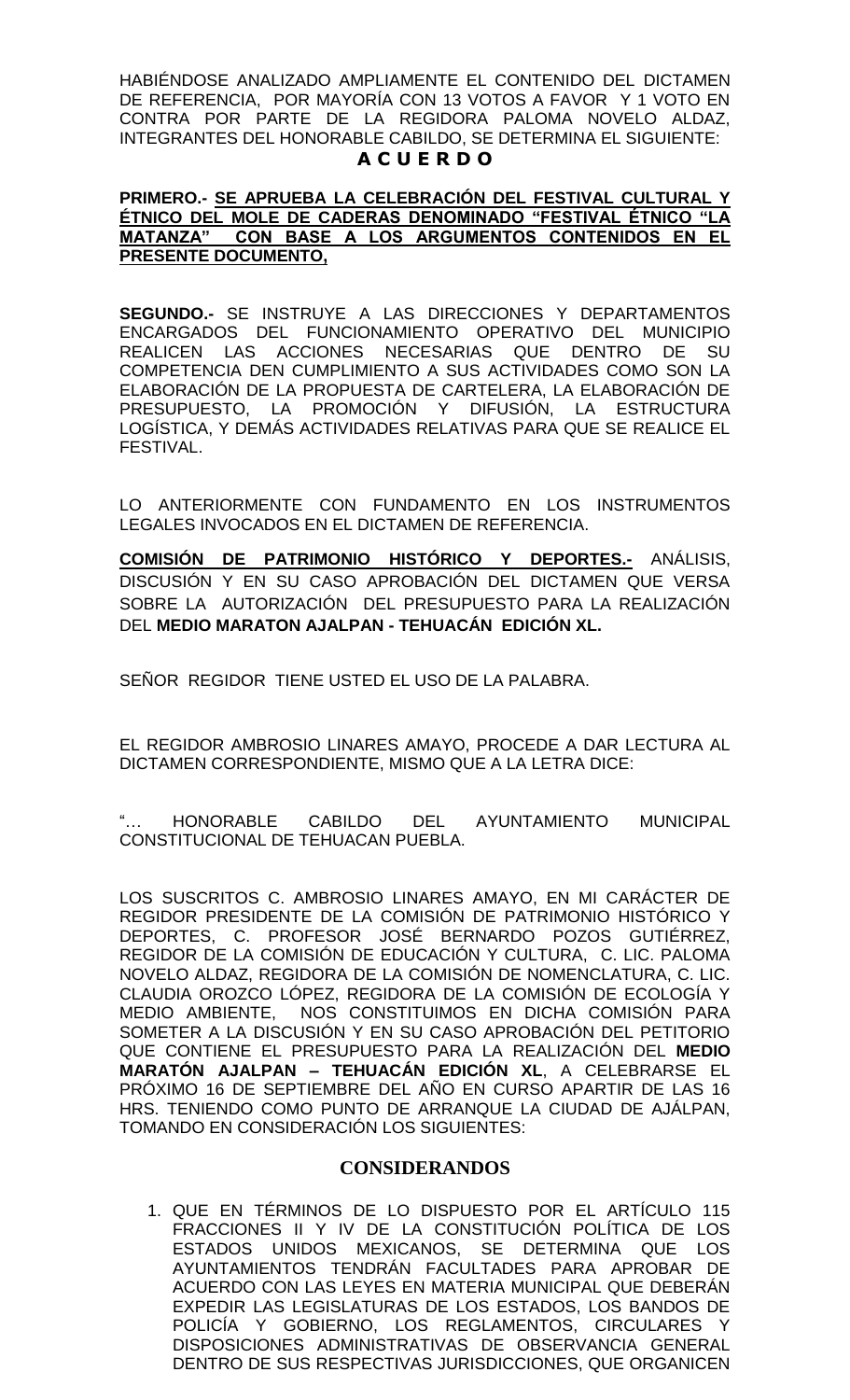LA ADMINISTRACIÓN PÚBLICA MUNICIPAL, REGULEN LAS MATERIAS, PROCEDIMIENTOS, FUNCIONES Y SERVICIOS PÚBLICOS DE SU COMPETENCIA Y ASEGUREN LA PARTICIPACIÓN CIUDADANA Y VECINAL.

- 2. QUE EL ARTÍCULO 78 DE LA LEY ORGÁNICA MUNICIPAL EN SU FRACCIÓN PRIMERA DETERMINÁ QUE DENTRO DE LAS FACULTADES Y OBLIGACIONES DEL HONORABLE AYUNTAMIENTO ESTÁN LAS DE CUMPLIR Y HACER CUMPLIR, EN LOS ASUNTOS DE SU COMPETENCIA, LAS LEYES DECRETOS Y DISPOSICIONES DE OBSERVANCIA GENERAL DE LA FEDERACIÓN Y EL ESTADO ASÍ COMO LOS ORDENAMIENTOS MUNICIPALES, ASÍ MISMO ESTABLECE LA FRACCIÓN IV DE LA MISMA LEY EXPEDIR Y ACTUALIZAR BANDOS DE POLICÍA Y GOBIERNO, CIRCULARES Y DISPOSICIONES ADMINISTRATIVAS DE OBSERVANCIA GENERAL, REFERENTE A SU ORGANIZACIÓN FUNCIONAMIENTO, SERVICIOS PÚBLICOS QUE DEBERÁN PRESTAR Y DEMÁS ASUNTOS DE SU COMPETENCIA, SUJETÁNDOSE A LAS BASES NORMATIVA ESTABLECIDAS POR LA CONSTITUCIÓN POLÍTICA DEL ESTADO LIBRE Y SOBERANO DE PUEBLA, VIGILANDO SU OBSERVANCIA Y APLICACIÓN; CON PLENO RESPETO A LOS DERECHOS HUMANOS QUE RECONOCE EL ORDEN JURÍDICO NACIONAL; ASÍ MISMO LA FRACCIÓN XVII DE LA MISMA LEY ESTABLECE FOMENTAR LAS ACTIVIDADES DEPORTIVAS, CULTURALES Y EDUCATIVAS, ESTANDO OBLIGADOS A SEGUIR LOS PROGRAMAS QUE EN ESTA MATERIA ESTABLEZCAN LAS AUTORIDADES COMPETENTES.
- 3. QUE EL ARTÍCULO 92 DE LA LEY ORGÁNICA MUNICIPAL EN SU FRACCIÓN IV, ESTABLECE LAS FACULTADES Y OBLIGACIONES DE LOS REGIDORES, ENTRE LAS QUE SE ENCUENTRAN LAS DE FORMAR PARTE DE LAS COMISIONES PARA LAS QUE FUERON DESIGNADOS; FRACCIÓN VII FORMULAR AL AYUNTAMIENTO LAS PROPUESTAS DE ORDENAMIENTOS EN ASUNTOS MUNICIPALES, Y PROMOVER TODO LO QUE CREAN CONVENIENTE AL BUEN SERVIVIO PÚBLICO.
- 4. QUE DE IGUAL FORMA EL ARTÍCULO 94 DE LA LEY ORGÁNICA MUNICIPAL ESTABLECE QUE EL AYUNTAMIENTO, PARA FACILITAR EL DESPACHO DE LOS ASUNTOS QUE LE COMPETEN NOMBRARÁ COMISIONES PERMANENTES O TRANSITORIAS, QUE LOS EXAMINEN E INSTRUYAN HASTA PONERLOS EN ESTADO DE RESOLUCIÓN.

TOMANDO EN CONSIDERACIÓN LOS ARGUMENTOS QUE EN EL PRESENTE SE VIERTEN, SE SOMETE A LA CONSIDERACIÓN DE ESTE PLENO LA DISCUSIÓN Y EN SU CASO APROBACIÓN DEL PETITORIO QUE CONTIENE EL PRESUPUESTO PARA LA REALIZACIÓN DEL **MEDIO MARATÓN AJALPAN- TEHUACÁN EDICIÓN XL**, A CELEBRARSE EL PROXIMO 16 DE SEPTIEMBRE DEL AÑO EN CURSO APARTIR DE LAS 16 HRS. TENIENDO COMO PUNTO DE ARRANQUE LA CIUDAD DE AJALPÁN.

21 KM AJALPAN – TEHUACÁN 11 KM " Y " DE CHILAC – TEHUACÁN 5 KM SAN DIEGO CHALMA – TEHUACÁN

CON UN TOTAL DE ONCE CATEGORÍAS, ADEMAS UNA CATEGORÍA EXTRA PREMIANDO AL PRIMER TEHUACANERO/A, EN CRUZAR LA META; TAL COMO LO ESTABLECEN LAS BASES DE LA CONVOCATORÍA Y LA PRESENTE TABLA.

| No. | <b>CATEGORÍA</b><br><b>LIBRE</b><br><b>VARONIL</b> | <b>MASTER</b><br><b>VARONIL DE 40</b><br>a 50 AÑOS | <b>VETERANOS</b><br><b>VARONIL DE 51</b><br>AÑOS EN<br><b>ADELANTE</b> | <b>PRIMER</b><br><b>TEHUACANERO/A</b><br><b>EN CRUZAR</b><br><b>LAMETA</b> | <b>CATEGORÍA</b><br><b>FEMENIL 21</b><br>КM<br><b>OPTATIVA</b> |
|-----|----------------------------------------------------|----------------------------------------------------|------------------------------------------------------------------------|----------------------------------------------------------------------------|----------------------------------------------------------------|
|     | \$7,000                                            | \$5,000                                            | \$3,000                                                                | \$1,000                                                                    | \$2,000                                                        |
|     | \$6,000                                            | \$4,000                                            | \$2,000                                                                |                                                                            | \$1,000                                                        |

# **CATEGORÍAS CORRESPONDIENTES A LOS 21 KM**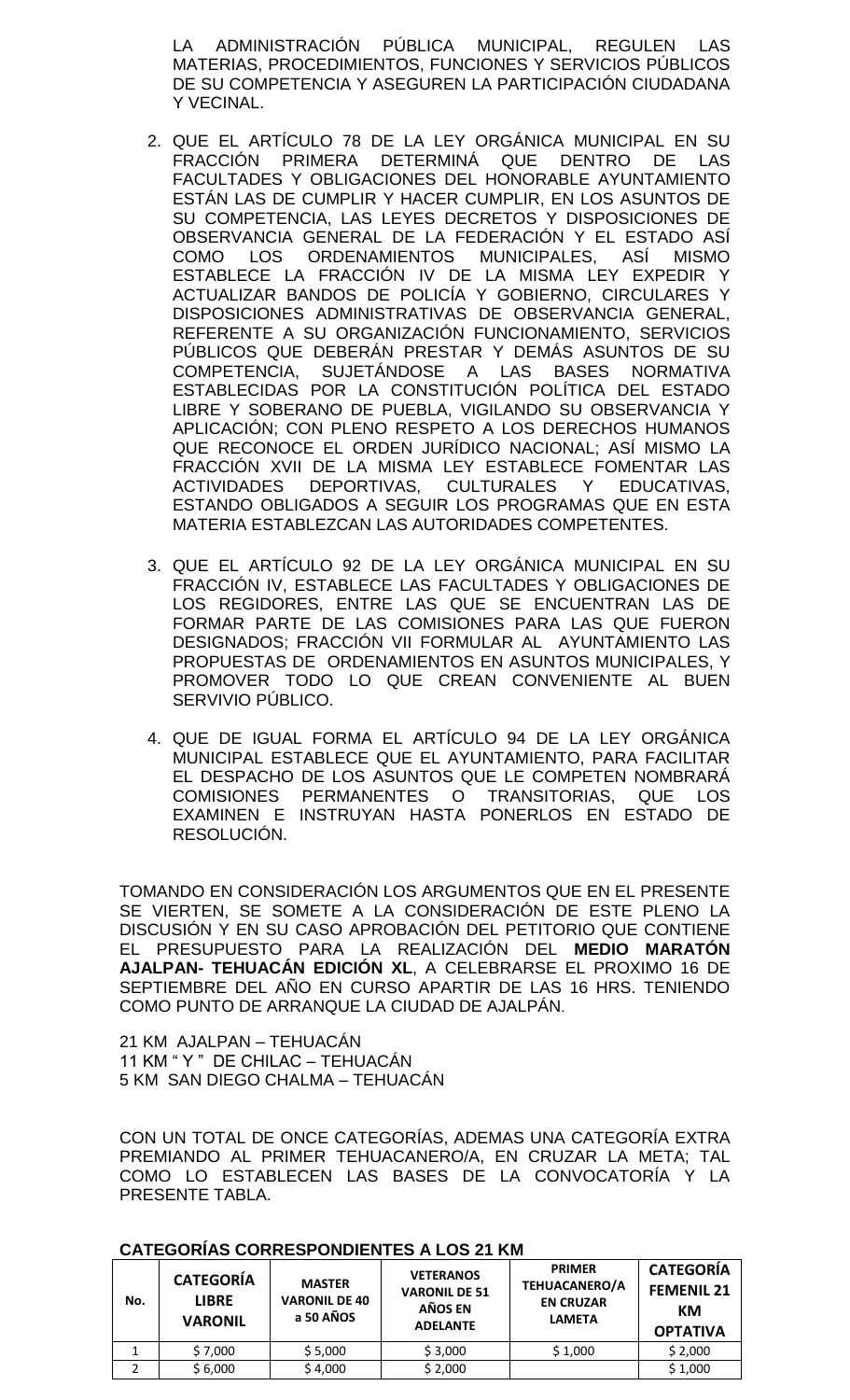| b | \$2,000<br>\$27,000 | \$15,000 | \$6,000 | \$1,000 | \$3,500 |
|---|---------------------|----------|---------|---------|---------|
|   | \$3,000             | \$1,000  |         |         |         |
| 4 | \$4,000             | \$2,000  |         |         |         |
|   | \$5,000             | \$3,000  | \$1,000 |         | 500     |

#### **CATEGORÍAS CORRESPONDIENTES A LOS 11 KM**

| No. | <b>JUVENIL VARONIL</b> | <b>JUVENIL FEMENIL</b> | <b>LIBRE FEMENIL</b><br><b>DE 20 a 39 AÑOS</b> | <b>MASTER FEMENIL</b><br><b>DE 40 a 50 AÑOS</b> |
|-----|------------------------|------------------------|------------------------------------------------|-------------------------------------------------|
|     | 1,800                  | \$1,800                | 4,000                                          | \$3,000                                         |
|     | 1,200                  | \$1,200                | 3,000                                          | \$2,500                                         |
| 3   | 1,000                  | \$1,000                | 2,000                                          | \$2,000                                         |
|     | \$4,000                | 4,000                  | \$9,000                                        | 7,500                                           |

| No. | <b>VETERANAS DE 51 AÑOS EN</b><br><b>ADELANTE</b> | VETERANOS PLUS DE 61 AÑOS EN ADELANTE |
|-----|---------------------------------------------------|---------------------------------------|
|     | \$1,500                                           | \$1,300                               |
|     | \$1,000                                           | \$1,000                               |
|     | 800                                               | 800                                   |
|     | \$3,300                                           | \$3,100                               |

#### **CATEGORÍAS CORRESPONDIENTES A LOS 5 KM**

| No. | <b>SILLAS DE RUEDAS</b> |
|-----|-------------------------|
|     | \$1,000                 |
|     | 800                     |
|     | 500                     |
|     | \$2,300                 |

HACIENDO UNA CANTIDAD DE LA PREMIACIÓN EN EFECTIVO DE \$ 85,700. (OCHENTA Y CINCO MIL SETECIENTOS PESOS, 00/MN), ADEMÁS DE LA CANTIDAD DE \$ 14,300. (CATORCE MIL TRESCIENTOS PESOS 00/100 M.N.), PARA LA COMPRA DE MEDALLAS Y PLAYERAS CONMEMORATIVAS, HACIENDO UN TOTAL DE \$100,000. (CIEN MIL PESOS 00/100 M.N.)

# **DICTAMEN**

ÚNICO: LA COMISIÓN DE PATRIMONIO HISTÓRICO Y DEPORTES, SOLICITA LA DISCUSIÓN Y EN SU CASO APROBACIÓN, DE ESTE HONORABLE CABILDO, LA AUTORIZACIÓN DEL PRESUPUESTO PARA LA REALIZACIÓN DEL **MEDIO MARATÓN AJÁLPAN- TEHUACÁN EDICIÓN XL**, A CELEBRARSE EL PROXIMO 16 DE SEPTIEMBRE DEL AÑO EN CURSO APARTIR DE LAS 16 HRS. TENIENDO COMO PUNTO DE ARRANQUE LA CIUDAD DE AJÁLPAN.- TEHUACÁN PUEBLA, A 25 DE AGOSTO DEL 2015.-**ATENTAMENTE.- COMISIÓN DE PATRIMONIO HISTÓRICO Y DEPORTES.- C. AMBROSIO LINARES AMAYO.-** Presidente de la Comisión de Patrimonio Histórico y Deportes.- **MTRO. JOSÉ BERNARDO POZOS GUTIÉRREZ.-** Regidor de la Comisión de Cultura y Educación.- **LIC. PALOMA NOVELO ALDAZ.-** Regidora de la Comisión de Nomenclatura.- **LIC. CLAUDIA OROZO LÓPEZ.-** Regidora de la Comisión de Ecología y Medio Ambiente.- FIRMAS ILEGIBLES".

EL REGIDOR AMBROSIO LINARES AMAYO, COMENTA QUE EL TOTAL SERÁ DE \$100,000.00, SE COBRARAN \$100.00 POR INSCRIPCIÓN DE CORREDOR, ASIMISMO MUESTRA EL CARTEL DE LA PUBLICIDAD PARA LA CARRERA, CON SUS RESPECTIVAS MODIFICACIONES.

REGIDORA CLAUDIA OROZCO LÓPEZ: SOLO QUIERE HACER UNA ACLARACIÓN, YA QUE NOS ESTÁN CRITICANDO PORQUE PRIMERO DIMOS LA RUEDA DE PRENSA Y DESPUÉS SE APROBÓ, PERO HACE MENCIÓN DE QUE ESTE PUNTO YA SE ESTABA TRABAJANDO CON LA COMISIÓN, YA QUE EL TRABAJO DEL REGIDOR ES IMPECABLE Y DIGNO DE RECONOCER.

REGIDOR PIOQUINTO APOLINAR LEYVA, COMENTA QUE EN LA RUEDA DE PRENSA LEJOS DE LAS CRITICAS HAY QUE RECALCAR LO BUENO, Y DIGAMOS QUE ANTES NO SE LE DABA TANTO REALCE A ESTA CARRERA Y ESTO ES MUESTRA DE QUE HAY MÁS APOYO, LOS OJOS SE MUESTRAN EN TEHUACÁN PARA QUE ESTO TENGA UN POCO MAS DE APOYO.

REGIDOR JOSÉ BERNARDO POZOS GUTIÉRREZ: RECONOCE A LA COMISIÓN, SOLO COMENTA QUE LA REGIDORA PALOMA PROPUSO LA IDEA DE QUE LAS PLAYERAS QUE SE VAN A OCUPAR PARA LA CARRERA TENGAN UN MENSAJE DE SALUD.